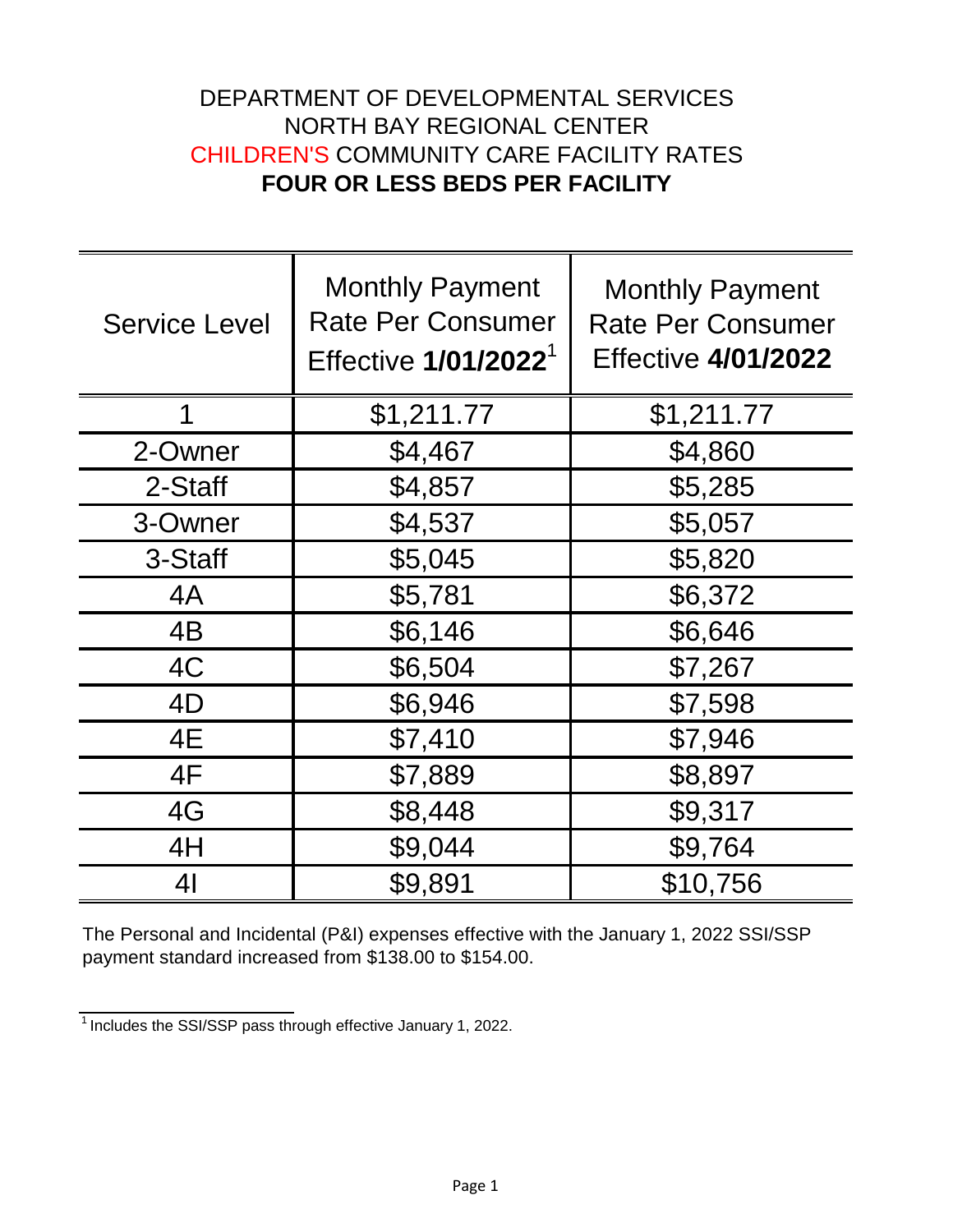## DEPARTMENT OF DEVELOPMENTAL SERVICES NORTH BAY REGIONAL CENTER CHILDREN'S COMMUNITY CARE FACILITY RATES **FIVE OR SIX BEDS PER FACILITY**

| <b>Service Level</b> | <b>Monthly Payment</b><br><b>Rate Per Consumer</b><br>Effective 1/01/2022 <sup>1</sup> | <b>Monthly Payment</b><br><b>Rate Per Consumer</b><br><b>Effective 4/01/2022</b> |
|----------------------|----------------------------------------------------------------------------------------|----------------------------------------------------------------------------------|
| 1                    | \$1,211.77                                                                             | \$1,211.77                                                                       |
| 2-Owner              | \$3,095                                                                                | \$3,526                                                                          |
| 2-Staff              | \$3,377                                                                                | \$3,833                                                                          |
| 3-Owner              | \$3,696                                                                                | \$4,331                                                                          |
| 3-Staff              | \$4,060                                                                                | \$4,886                                                                          |
| 4A                   | \$4,645                                                                                | \$5,324                                                                          |
| 4B                   | \$4,985                                                                                | \$5,579                                                                          |
| 4C                   | \$5,324                                                                                | \$6,213                                                                          |
| 4D                   | \$5,720                                                                                | \$6,510                                                                          |
| 4E                   | \$6,163                                                                                | \$6,843                                                                          |
| 4F                   | \$6,612                                                                                | \$7,777                                                                          |
| 4G                   | \$7,120                                                                                | \$8,158                                                                          |
| 4H                   | \$7,682                                                                                | \$8,579                                                                          |
| 4 <sub>l</sub>       | \$8,476                                                                                | \$9,562                                                                          |

The Personal and Incidental (P&I) expenses effective with the January 1, 2022 SSI/SSP payment standard increased from \$138.00 to \$154.00.

 $\frac{1}{1}$  Includes the SSI/SSP pass through effective January 1, 2022.